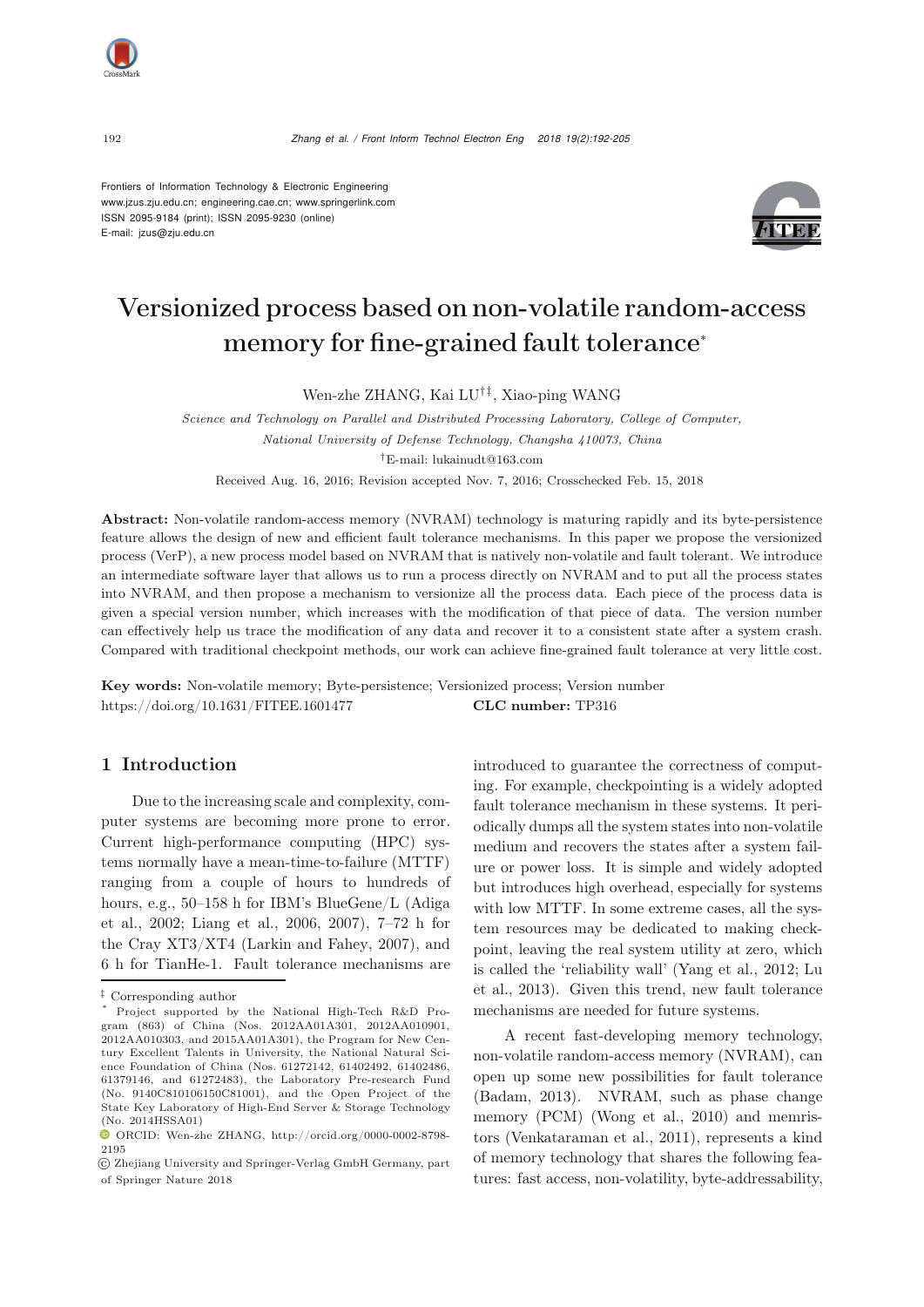and large capacity [\(Badam, 2013](#page-12-5)). It allows the creation of data structures that are persistent directly in memory and accessible by the central processing unit (CPU) via normal load and store instructions. This feature, called 'byte-persistence', allows application and system programmers to design new and efficient fault tolerance mechanisms based on NVRAM.

Previous fault tolerance tools based on NVRAM include mainly checkpointing [\(Dong et al.](#page-12-6), [2011;](#page-12-6) [Kannan et al.](#page-12-7)[,](#page-13-3) [2013](#page-12-7)[\)](#page-13-3) [and](#page-13-3) [durable](#page-13-3) [transaction](#page-13-3) [\(](#page-13-3)Volos et al., [2011](#page-13-3)). Checkpoint tools [\(Kannan et al., 2013\)](#page-12-7) achieve better performance by using memcpy to do checkpoint and thus to avoid the software overhead introduced by the traditional file system [\(Volos et al.](#page-13-4), [2014](#page-13-4)). However, these tools simply regard NVRAM as a traditional back-up storage. This type of design still cannot break through the reliability wall [\(Yang et al., 2012\)](#page-13-0) when the checkpoint interval is small or the amount of data is large. Durable transaction tools [\(Volos et al.](#page-13-3), [2011](#page-13-3)) offer programming interfaces for upper applications to update persistent data in NVRAM. This calls for extra programming efforts and is not compatible with legacy code. Most importantly, all the previous checkpoint and durable transaction tools based on NVRAM are focused on only a part of the user-defined data (the heap data). There has been no design to date that covers the whole process state so that the process is fault tolerant natively on NVRAM.

In this study we propose the versionized process (VerP), a new process model based on NVRAM, which is natively non-volatile and fault tolerant. Our idea is to run a process directly on NVRAM and versionize all of its data (we give each part of the data a special version number). Every access to the data is versionized: (1) each update of the data is given a new version number; (2) each access to the data refers to the correct version number. Based on the version numbers, we can always find a consistent state of the whole process and thus recover the process in the event of a system crash or power outage. As we will show in this study, with VerP, achieving fault tolerance and recovery is extremely lightweight and introduces very little overhead (within 9% for the Scheme language [\(D'Amorim and Rosu, 2005\)](#page-12-8)). Moreover, unlike traditional checkpoints, the VerP introduces a fixed ratio (within 9% for the Scheme language [\(D'Amorim and Rosu, 2005](#page-12-8))) of overhead that will not increase with an increase in the program scale or checkpoint frequency, showing great potential for breaking through the reliability wall and achieving very fine-grained fault tolerance.

The traditional process runs directly on hardware and is limited by the architecture of hardware, which means that the traditional execution model is shaped by hardware and the major limitation is that, at any time, part of all the process states are in CPU registers which are volatile and cannot survive a system crash or power outage. To use the non-volatility of NVRAM, the VerP process model introduces an intermediate software layer between the traditional process and the underlying hardware, which enables us to put all the process states directly into memory and thus make all process states non-volatile natively. This intermediate software layer is similar to traditional dynamic interpreters or language virtual machines [\(Vallée-Rai et al.](#page-13-5), [2000](#page-13-5)). A Scheme language interpreter is introduced to demonstrate our idea. We argue that with the intermediate software layer, we can decouple the traditional process from the underlying hardware (see details in Section 3) and redesign the execution model of any program written in any language. Overall, the contributions of this work are listed as follows:

1. We design an operating system (OS) memory management system to manage NVRAM and offer support for upper applications to run on NVRAM directly.

2. We introduce a new process model that introduces an intermediate software layer, through which we can decouple the traditional process from the underlying hardware, run the whole process in memory (NVRAM), and versionize the whole process states for fault tolerance.

3. We propose a prototype system based on a Scheme language interpreter. Our versionized process can achieve fault tolerance with very little overhead (within 9%) and very frequent consistent updates compared with traditional checkpoint tools (more than 100x overhead with the same checkpoint interval).

Our current VerP is proposed for Scheme language and we argue that it can be generalized to any other language. Applying VerP to native C or binary code may introduce more overhead, but the overhead ratio is fixed and will not increase with an increase in the program scale or update (or checkpoint) frequency (see details in Section 3), showing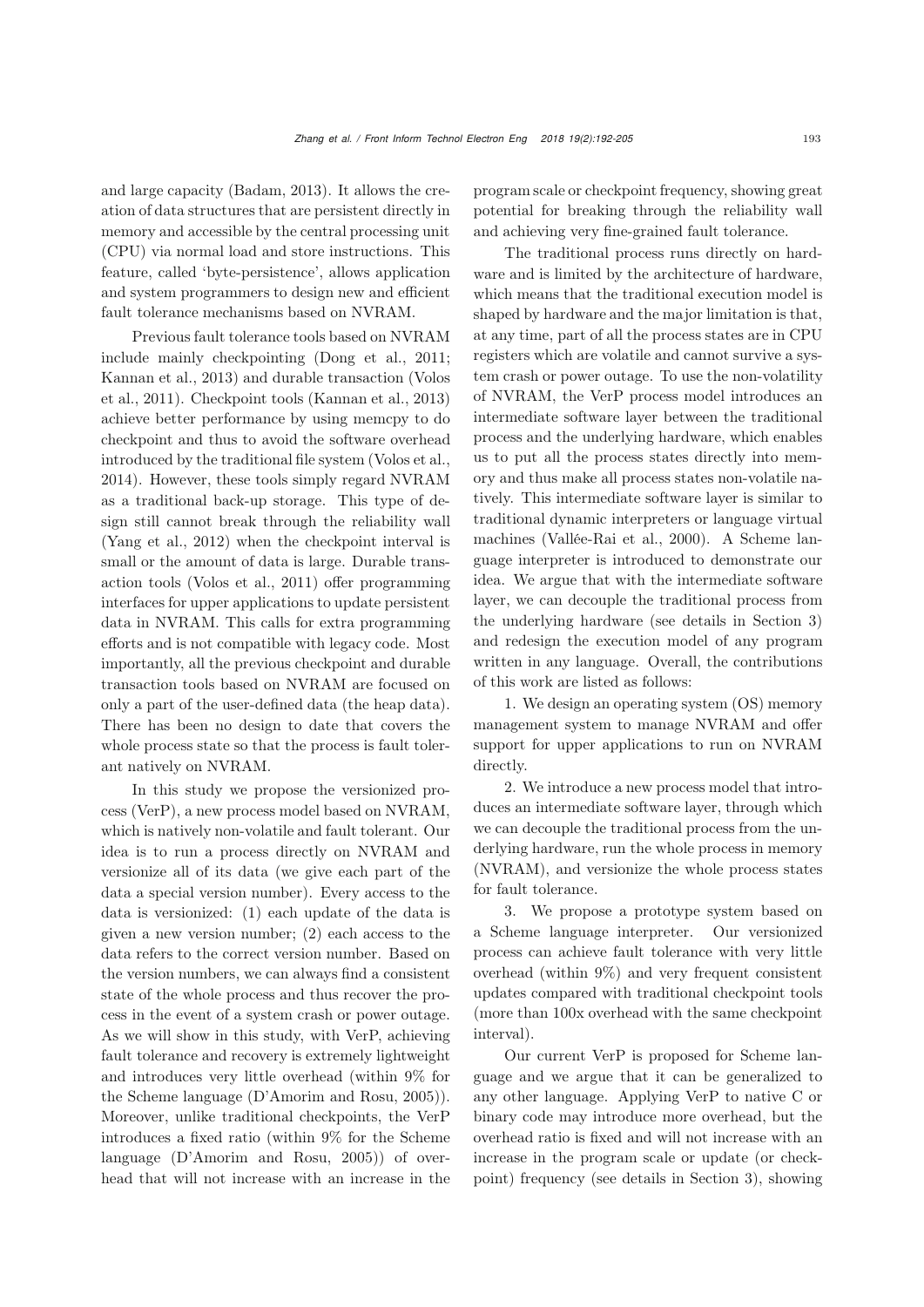great potential in breaking through the reliability wall [\(Yang et al.](#page-13-0), [2012](#page-13-0)).

## 2 Background and assumptions

## 2.1 Non-volatile memory and the proposed architecture

NVRAM or persistent memory [\(Badam, 2013\)](#page-12-5) represents a kind of memory technology that has the features of byte-addressability, non-volatility, fast access, and large capacity. These features allow NVRAM to be connected with the memory bus and share the whole physical address space with dyn[amic](#page-12-9) [random](#page-12-9) [access](#page-12-9) [memory](#page-12-9) [\(DRAM\)](#page-12-9) [\(](#page-12-9)Bailey et al., [2011](#page-12-9)). From the view of CPU, part of the physical address is DRAM and part is NVRAM. CPU can access both memories with traditional load and store instructions. This architecture is proposed and accepted by most studies and industrial plans. Our work is based on this architecture (Fig. [1\)](#page-2-0). The benefits of connecting NVRAM to the memory bus are faster memory access with the CPU cache and directly persistent data structure designed in NVRAM [\(Badam, 2013\)](#page-12-5).



<span id="page-2-0"></span>Fig. 1 NVRAM integrated architecture

PCM is a representative NVRAM technology that is rapidly maturing recently and is very likely to be released for industrial use in the near future [\(Wong et al., 2010](#page-13-1)). The main advantages of PCM are its high density and high read speed. The read speed of PCM is almost as high as that of DRAM. However, the write speed of PCM is lower (100– 1000 ns [\(Coburn et al., 2011](#page-12-10); [Volos et al., 2011\)](#page-13-3)). In this study, we mainly emulate PCM's write latency to show the overall performance of our proposed process model (see details in Section 5).

#### 2.2 Assumptions

As PCM is not widely available currently, similar to previous studies [\(Volos et al.](#page-13-3), [2011](#page-13-3)), we make two assumptions in this study: (1) PCM should support atomic writes of 64 bits; (2) NVRAM-integrated hardware should offer a mechanism to pause execution until all the previous PCM writes have reached PCM (such as Intel's PCOMMIT). Other mechanisms to order writings include cache flushing instructions (such as clflush) and memory fence (such as mfence), which are currently available for DRAM and thus we can use them directly.

## 3 Design

In this section, we first describe our new process model that decouples the upper processes and the underlying hardware, which enables us to put all of the process states in NVRAM. Then we present our design to versionize all the process states.

## 3.1 Process model

Traditional process code runs directly on hardware (Fig. [2a](#page-3-0)), which means that the process running model is defined and limited by the hardware. For example, in the current x86 architecture, a process has stack, heap, and other CPU states (CPU registers). The stack and heap are in the main memory and can survive system crash and power cut if they are put into NVRAM. However, the stack pointer (SP, bp) and other CPU registers (program counter (PC), etc.) are in CPU and will get lost after power cut. Although we have NVRAM integrated into the underlying hardware, the traditional process model cannot support fault tolerance natively. Previous checkpoint tools [\(Kannan et al.](#page-12-7), [2013](#page-12-7)) dump all of the CPU states into non-volatile medium at the checkpoint time. We argue that CPU dumping is an operation imposed by the checkpoint tools rather than an operation native to the processes, which may introduce high overhead in some extreme cases where fine-grained fault tolerance is needed (e.g., doing checkpoint at every or several instructions) and thus they cannot break through the reliability wall. We have designed a new fault tolerance process model that could introduce a fixed ratio of overhead no matter how large the program scale is or how large the checkpoint frequency is.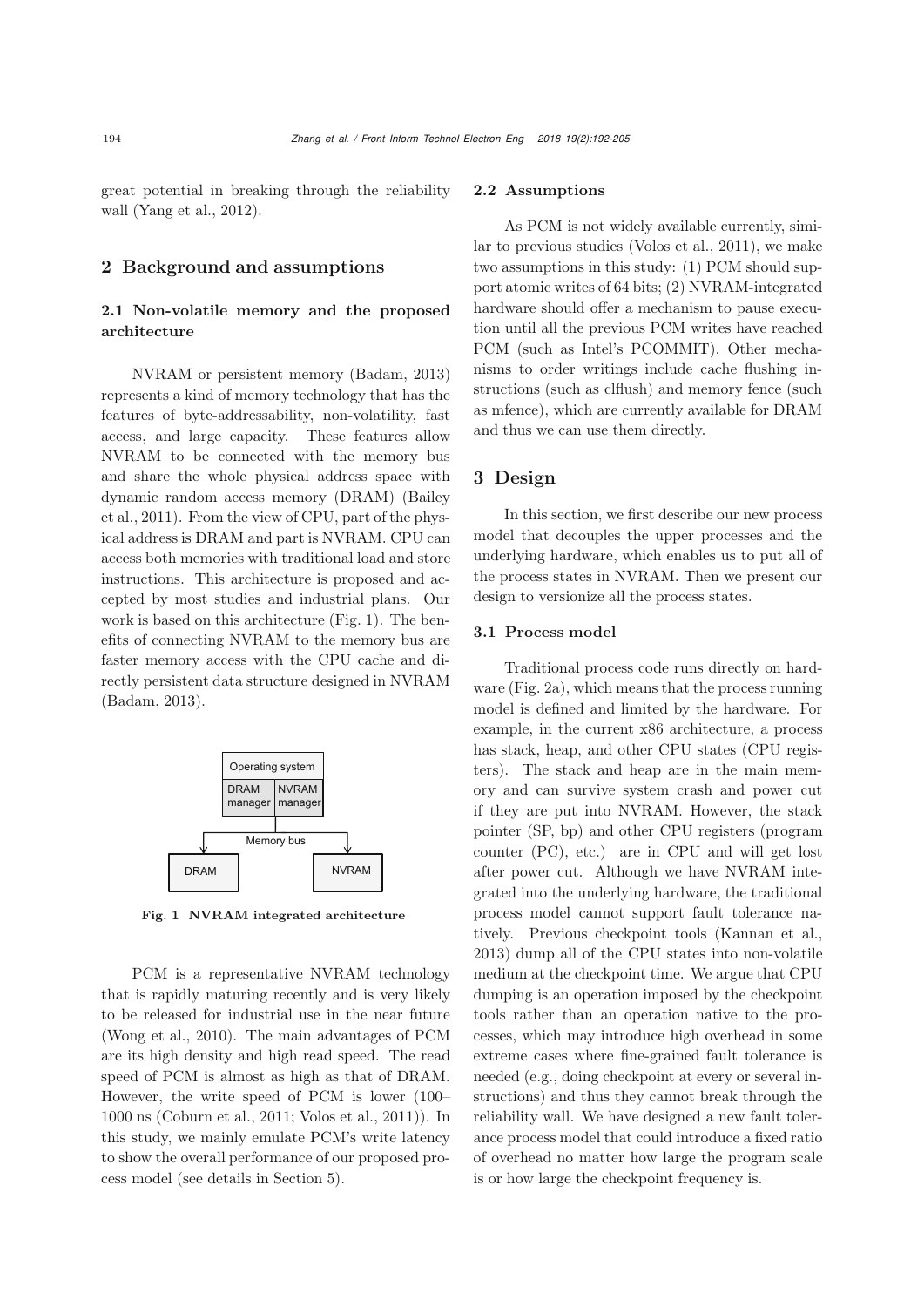

<span id="page-3-0"></span>Fig. 2 VerP process model: (a) traditional process; (b) our new process model

Our new process model is shown in Fig. [2b](#page-3-0). Between the upper processes and the underlying hardware, we introduce an intermediate software layer to decouple them. Thus, we can define freely that the VerP process model does not have to be limited by the underlying hardware. This intermediate software layer is similar to the traditional interpreters, such as the Python interpreter [\(Oliphant](#page-13-6), [2007\)](#page-13-6) or language virtual machines (VM), such as the Java VM [\(Liang and Bracha, 2000\)](#page-12-11). We let the upper program be executed on our intermediate software layer and can offer some virtual resources to run the upper applications, such as the virtual CPU (vCPU) and virtual Stack (vStack) shown in Fig. [2b](#page-3-0). Most importantly, all of these virtual resources are stored in the main memory (or NVRAM for non-volatility). For example, the Java VM keeps an PC counter for the Java byte code, and the PC counter is in memory instead of in the real CPU PC register. Above all, the intermediate software layer offers two key properties:

1. Run upper programs in an interpretive execution way. Thus, the upper programs are fully decoupled from the underlying hardware and we can redesign all the process states and the process running model. In this study, we put all the process states into NVRAM for fault tolerance. We now define the new PC (actually the line number) and the new stack pointer in the Scheme control block in memory (NVRAM). After executing each operation, the PC increases in memory, not in CPU. The stack pointer behaves in a similar way and changes only in memory. In the new process, all the volatile CPU registers are similar to fast caches for the memory states.

2. It is easy to trap every memory access to guarantee the consistency of each update or read access.

Interpretive execution is an old topic and has

several advantages and disadvantages: (1) It can be adopted to execute any language (e.g., Java byte code, Python, C [\(Luk et al.](#page-13-7), [2005\)](#page-13-7), or even binary code) and offer great flexibility in redesigning the process model. Other virtualization tools that trap-and-emulate each instruction fall within the same scope, and help any language code run on any hardware. (2) Although interpretive execution introduces more overhead than native execution, its ratio of overhead is fixed. For example, if we execute a binary program with interpretive execution, say averagely each binary instruction is executed with three more instructions due to interpretive execution, then with interpretive execution we introduce 4x overhead. Most importantly, we will always introduce 4x overhead no matter how large the program scale is. This is a very important feature that we can use to break through the reliability wall. As we will discuss in this study, to execute Scheme programs, we introduce the fixed overhead (within 9%) with increasing update (checkpoint) frequency while traditional checkpoint tools introduce over 100x overhead increasingly.

In this study, we demonstrate our idea of new fault tolerant process model based on a Scheme language interpreter (TinyScheme [\(Surhone et al.](#page-13-8), [2010](#page-13-8))). Scheme is a functional programming language. We choose Scheme language because: (1) It has a simple syntax and is easy to interpret; (2) Its data management mechanism is natively suitable for fault tolerance (see details in Section 3.2). We argue that our idea can be generalized to any other language. For example, applying our idea to C or binary code may introduce more overhead, but many studies have overcome this, e.g., dynamic binary translation tools [\(Luk et al., 2005\)](#page-13-7) and hardware support for virtualization [\(Uhlig et al., 2005](#page-13-9)). Applying our idea to native binary code with the help of dynamic binary translation [\(Luk et al.](#page-13-7), [2005](#page-13-7)) will be our future work.

## 3.2 Versionlized process of the Scheme language

We design our fault tolerance process model on the Scheme language. First we give a brief introduction of Scheme language and its basic interpreter framework (TinyScheme [\(Surhone et al., 2010](#page-13-8))), and then present our design of the versionized Scheme process which can survive power loss natively.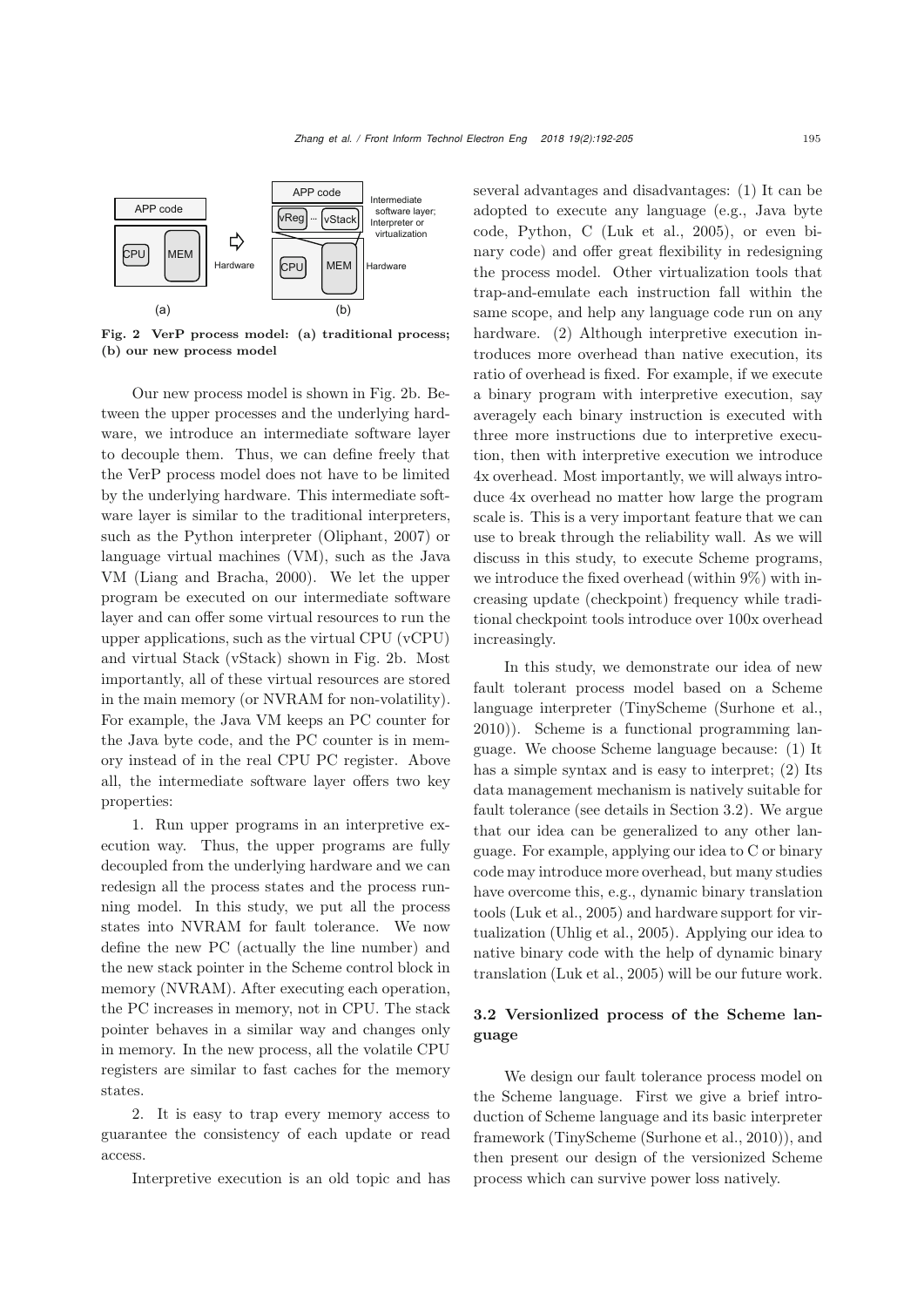3.2.1 Scheme language and basic interpreter framework

Scheme [\(Surhone et al., 2010](#page-13-8)) is a functional programming language and a dialect of the Lisp language [\(Rhodes et al.](#page-13-10), [2007](#page-13-10)). Its syntax is simple and is based on blocks. All Scheme codes have a uniform style (Fig. [3a](#page-4-0)): all codes are enclosed in blocks (the '(' and ')') and all operations are prefix operation. Fig. [3b](#page-4-0) shows a simple example of the adding operation. Like other languages, we can define variables (Fig. [3c](#page-4-0)) and functions (Fig. [3d](#page-4-0)). The blocks can be nested to achieve complex computation (Fig. [3e](#page-4-0)).



<span id="page-4-0"></span>Fig. 3 Scheme code sample: (a) Scheme codes with a uniform style; (b) example of adding operation; (c) definition of variables; (d) definition of functions; (e) nesting blocks

Interpreting Scheme is simple. We read the source code and create a new stack frame (to execute a new code block) every time we encounter a '(', and when we encounter a ')', we evaluate the block and return the value.

#### 3.2.2 Scheme data management and versionization

Automatic garbage collection and data management style: TinyScheme adopts a simple mark-andsweep garbage collection method, which determines its data management style. As shown in Fig. [4,](#page-4-1) each piece of data is assigned a handle in a handle pool. Any access to the data should first refer to the corresponding handles and then access to the data. The handles act as proxies for all of the data. The garbage collection happens in two steps: (1) traversal accesses all data from a root point and marks all reachable data; (2) the garbage collector searches all handles and frees all unmarked data. This mark-and-sweep method is adopted widely in other languages such as some Java implementations.

The point is that, the indirect data access style is completely based on pointers and could greatly help us in trapping and redirecting every memory access. We can store some meta-data information for each piece of data in its proxy (handle) to guide data access and achieve fault tolerance natively, which will be described later.



<span id="page-4-1"></span>Fig. 4 Scheme garbage collection

Environment and variables: Define the variables in Scheme in two steps: define a symbol in the environment table and bind the symbol with a certain value. For example, as shown in Fig. [3c](#page-4-0), the (define *a* 1) code in Scheme is organized as shown in Fig. [5a](#page-5-0). The environment is a hash table and in the hash table we can find the symbol '*a*' binded with a value '1'. The cells are the handles introduced before (Fig. [5\)](#page-5-0). Thus, any reference to symbol '*a*' will return the value '1'. Changing the variable's value from '1' to '2' will first create a value '2' and its handle (proxy cell), and then update the link in the environment hash table to its handle (similar to Figs. [5b](#page-5-0) and [5e](#page-5-0)).

Versionized variable updates: We introduce a mechanism to versionize all data when we execute a process on NVRAM. As shown in Fig. [5b](#page-5-0), we introduce a global version number '1' and give each piece of data a version number in its proxy (handle). Then the update process of a variable is shown in Figs. [5c–5f](#page-5-0). If we want to change the variable '*a*' from '1' to '2', first we allocate a new piece of memory to store '2' and allocate a new corresponding handle. We give the new value '2' a version number 2, which is the current global version number plus 1 (Fig. [5c](#page-5-0)). Then before updating the variable '*a*', we maintain a link to the old-version data (the red link in Fig. [5d](#page-5-0)). Thus, the old-version data will not be lost after the updating or system crash. The next step is to update the variable '*a*' from '1' to '2', which is done by linking the value '2' to the variable '*a*' (Fig. [5e](#page-5-0)). Finally, to concrete the update, we increase the global version number by 1 (Fig. [5f](#page-5-0)). The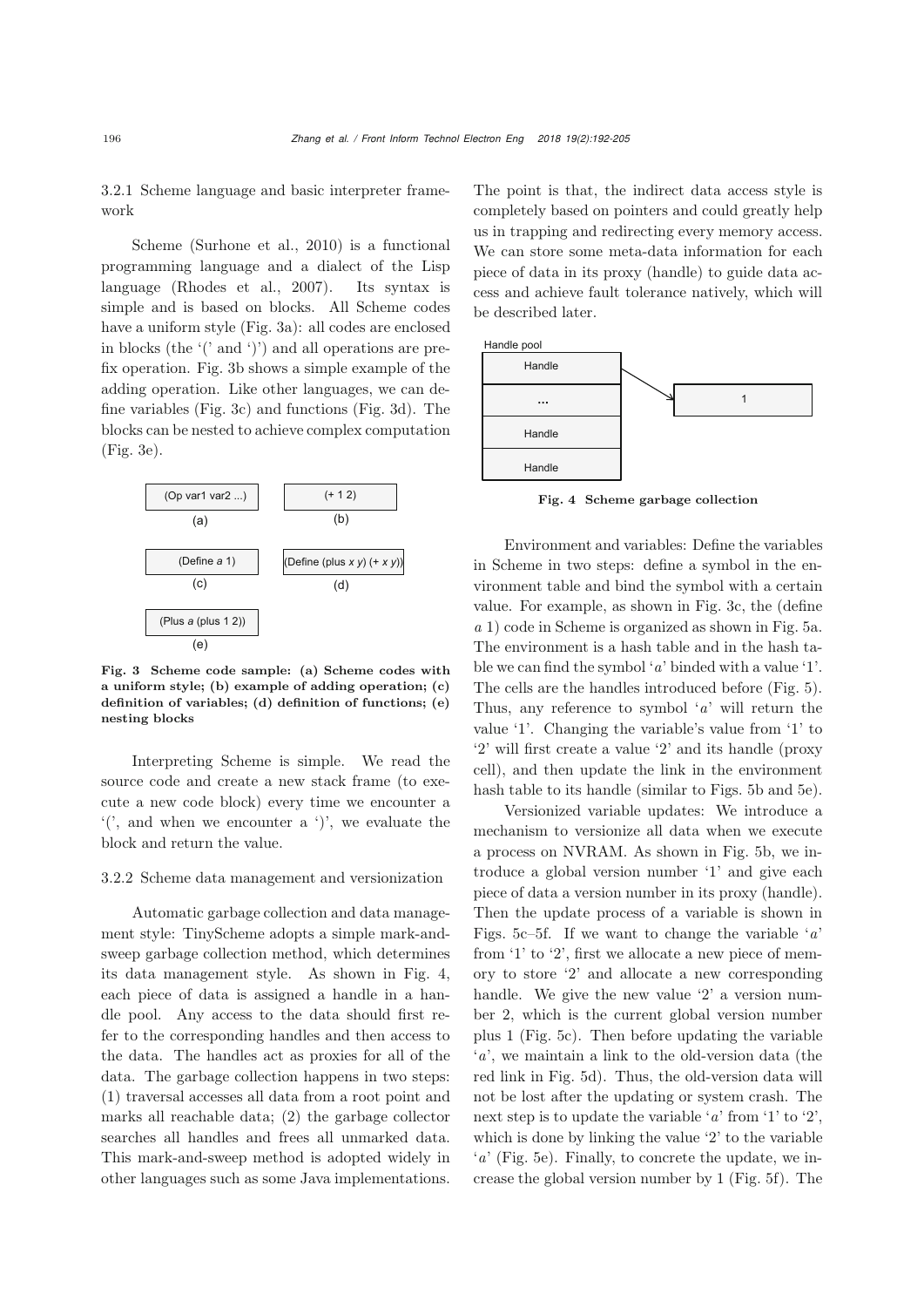

<span id="page-5-0"></span>Fig. 5 Versionlized variable update: (a) organization of code; (b) introduction of a version number; (c) changing the variable '*a*' from '1' to '2'; (d) maintaining a link to the old-version data; (e) updating the variable '*a*' from '1' to '2'; (f) increasing the global version number by 1 (References to color refer to the online version of this figure)

entire version-number-based mechanism guarantees the consistency (atomicity) when updating any data. Under this version-based mechanism, for each access to any data the version number should be first checked to obtain the correct data. For example, if the system crashes before step (e) in Fig. [5,](#page-5-0) which increases the global version number, then after a system reboot the process state is like that in Fig. [5e](#page-5-0). Any access to variable '*a*' will first obtain the value '2' with version number 2. The version number is not equal to the global version number (which is '1', and all valid data should have a version number that is not greater than the current global version number). Thus, we know ' $a = 2$ ' is not valid. Then we will go through the old-version link (the red link in Fig. [5e](#page-5-0)) to obtain most recent valid data, which is '1' in this case, and thus we can recover the process into a consistent state easily. As all data in Scheme is organized based on pointers and handles, we can versionize it in a similar way to achieve fault tolerance natively. The overhead is that, we need to add a link field in each handle (the cell in Fig. [5\)](#page-5-0) for each piece of data to keep track of the old-version data.

Stack: The stack organization in TinyScheme [\(Surhone et al.](#page-13-8), [2010\)](#page-13-8) is also based on pointers (Fig. [6a](#page-6-0)). The stack pointer points to the root of a binary tree. Each left child of a node is a pointer to any other data and each right child of a node points to the next subtree. Stack pushing and popping are straight forward. The popping needs to move the stack pointer to the right child (right subtree) and the pushing needs to add a new root to the tree and move the stack pointer to the new root.

Versionized stack pushing and popping: The versionized stack pushing process (Fig. [6\)](#page-6-0) is similar to variable updating. First, we give each handle (the cell) a version number (Fig. [6b](#page-6-0)). The data that needs to be pushed into stack is given a new version number, which is the current global version number plus 1 (Fig. [6c](#page-6-0)). Then the new data is pushed into stack as usual (Figs. [6d](#page-6-0) and [6e](#page-6-0)). Finally we increase the global version number by plusing 1 to concrete this stack push operation. For stack popping we just need to check the version number. For example, if the system crashes before step (f) in Fig. [6,](#page-6-0) then the system state is like Fig. [6e](#page-6-0). In this case, for stack popping the version number will be checked and we find that the first piece of data is not valid (its version number is greater than the current global version number). We can simply skip this invalid node and move the stack pointer to the next subtree and then perform popping again. The invalid node will be freed by the automatic garbage collection mechanism. Thus, it is simple to recover the stack state to a consistent state after a system crash. The versionized stack popping is a bit complex (Fig. [7\)](#page-6-1). Normally, a stack pop needs to move the stack pointer to the next subtree. However, we need to track all the popped data in case of a system crash or recovery requirement. Here we introduce a special handle to achieve this (the skip node is shown in Fig. [7b](#page-6-1)). Each skip node acts as a handle in the Scheme data organization and has two pointers. One is for tracking the old-version data (the red link in Fig. [7b](#page-6-1)) and the other for linking with the rest of the sub-tree. When doing a stack pop, we first create a skip node and give it a version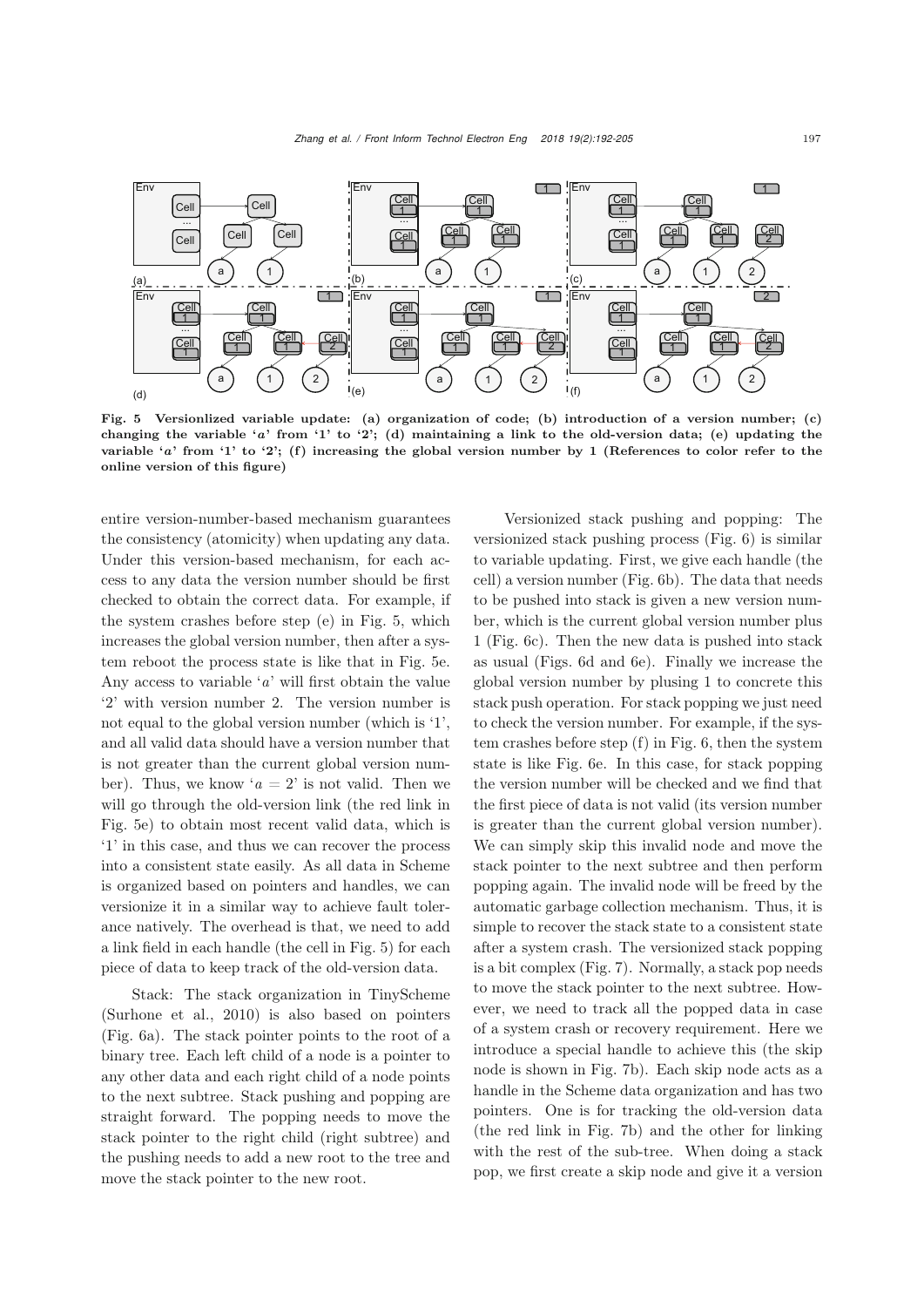

<span id="page-6-0"></span>Fig. 6 Versionlized stack push: (a) stack organization based on pointers; (b) giving each handle a version number; (c) giving a new version number to data; (d) and (e): pushing new data into stack; (f) increasing the global version number by 1 (References to color refer to the online version of this figure)



<span id="page-6-1"></span>Fig. 7 Versionlized stack pop: (a) skip node with two pointers acted as a handle; (b) setting the two pointers in the skip node; (c) increasing the global version number (References to color refer to the online version of this figure)

number. The version number is the current global version number plus 1. Then we set the two pointers in the skip node properly (Fig. [7b](#page-6-1)). Finally we set the stack pointer to the skip node and increase the global version number to finish the popping operation (Fig. [7c](#page-6-1)). With the skip node in the stack, the subsequent stack pop or access is ruled as follows: check whether the current stack top is a skip node, or whether the skip node is valid (its version number should be not greater than the current global version number). If the current skip node is valid, we jump to the next subtree to perform the stack pop. Otherwise, we need to find and recover the oldversion data through the skip node and access the old-version data with its version number. The overhead for this mechanism is more space for the skip node and more access time to skip the skip node. However, we will show that this does not increase the access time much in the experiments.

Other data management: Most data structures in TinyScheme are organized based on pointers and handles. Based on the indirect memory access model, it is simple to manage all the data using our versionized method to achieve fault tolerance. We need to add a version number to each piece of data and a link to keep the old-version data. For other data structures that are not based on pointers, we need to transform their data layout into a pointerbased model. A typical example is the Scheme control block shown in Fig. [8a](#page-7-0). It is just a normal data structure that is accessed and updated normally without relying on any pointer. Our transform for the data structure is shown in Fig. [8b](#page-7-0). We add an indirect layer for the data structure and have to rely on pointers or handles to access the data structure. We can do the same to other similar data structures and achieve fault tolerance easily. The point is that, at the intermediate software layer (the language interpreter), we have full control of the data layout and can instrument any memory access easily. Thus, we can handle any data structure in any language in this way. The main contributions are our notion of the fault tolerance process model and the idea of versionizing each piece of data. In this study, we use Scheme language to demonstrate this method. For Scheme language and other languages that rely on mark-and-sweep garbage collection (which is popular), the mechanism introduces little overhead be-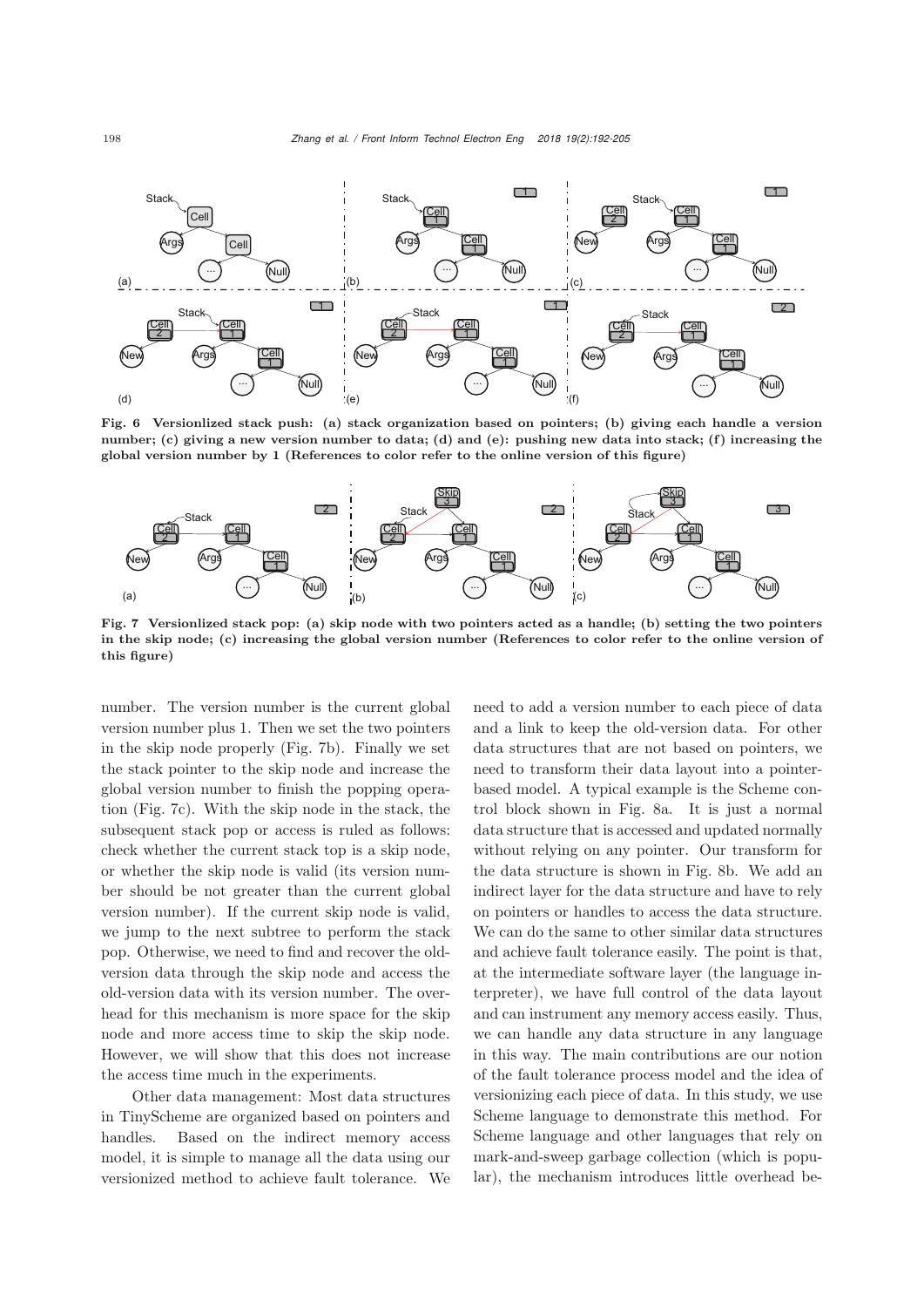cause most of the data structures are already based on pointers. We may introduce more overhead for other languages, but as we will show in the experiment, our fault tolerance process introduces a constant ratio of overhead, which does not increase with the increase in the program scale or system complexity, and this helps break through the reliability wall.



<span id="page-7-0"></span>Fig. 8 Transform for other data structures: (a) Scheme control block; (b) our transform for data structure

### 3.3 Garbage collection

Garbage collection for old-version data is simple. Original garbage collection works by walking through all data and finding the unreachable pieces to collect (see details in Section 3.2.2). Our new garbage collection for old-version data can be easily integrated into the original mechanism. For each piece of data, it may have an old link with the oldversion data (in this case it means this piece of data has been updated before). If it has an old link to the old-version data, we need to walk through the old link and collect all the old-version data except the most recent old one. We keep the most recent ones to guarantee that we can recover the state successfully after a power loss.

#### 3.4 Recovery

As all the new process states are in memory, we give each piece of data a version number and use the version number to guarantee a consistent update of any data. This makes it easy to recover from a power loss. We need only to scan all the data and check the data's version number. If the version number is invalid, we regard this piece of data as garbage and restore the old data. The old data is always kept through a link as shown in Figs. 5–7.

#### 3.5 Discussions

Above all, to run a process on NVRAM and to achieve fault tolerance natively, we first introduce a process running model to run all the process states in memory. Thus, we have the flexibility to organize all the process's data beyond the limitation of the underlying hardware. Then we introduce an example of interpreting the Scheme language and versionizing all its data to achieve fault tolerance with very little overhead. We argue that the fault tolerance process model or our idea can be generalized to any other language or any other hardware platform, which sheds some light on breaking through the reliability wall for future systems.

For supporting concurrency, we make the following discussions:

1. With regard to multithreading, our mechanism of versionized data can support multithreading natively: we give each thread a private buffer. Before a thread modifies any shared data, it first fetches the global version number and performs the modification in its private buffer. After the modification, it increases the global version number to validate its modification. Any further access to the updated data would go to the most recent version (either in the thread's private buffer or in the shared space). The mechanism is similar to previous work read-[log-update](#page-12-12) [and](#page-12-12) [OPTIK](#page-12-12) [\(](#page-12-12)Guerraoui and Trigonakis, [2016\)](#page-12-12).

2. With regard to distributing computing, it is actually 'many nodes executing many VMs'. To support fault tolerance, we build a higher level of protocol in which there is a single global version number. Consider the whole distributed system as a single process, where all the single process states are in NVRAM and there is one global version number. The situation is similar to what we have discussed in this study. However, the implementation may be complex and we leave it to our future work.

## 4 Implementation

In this section, we highlight the implementation details of managing NVRAM in the operating system kernel and emulating NVRAM using DRAM for experiments.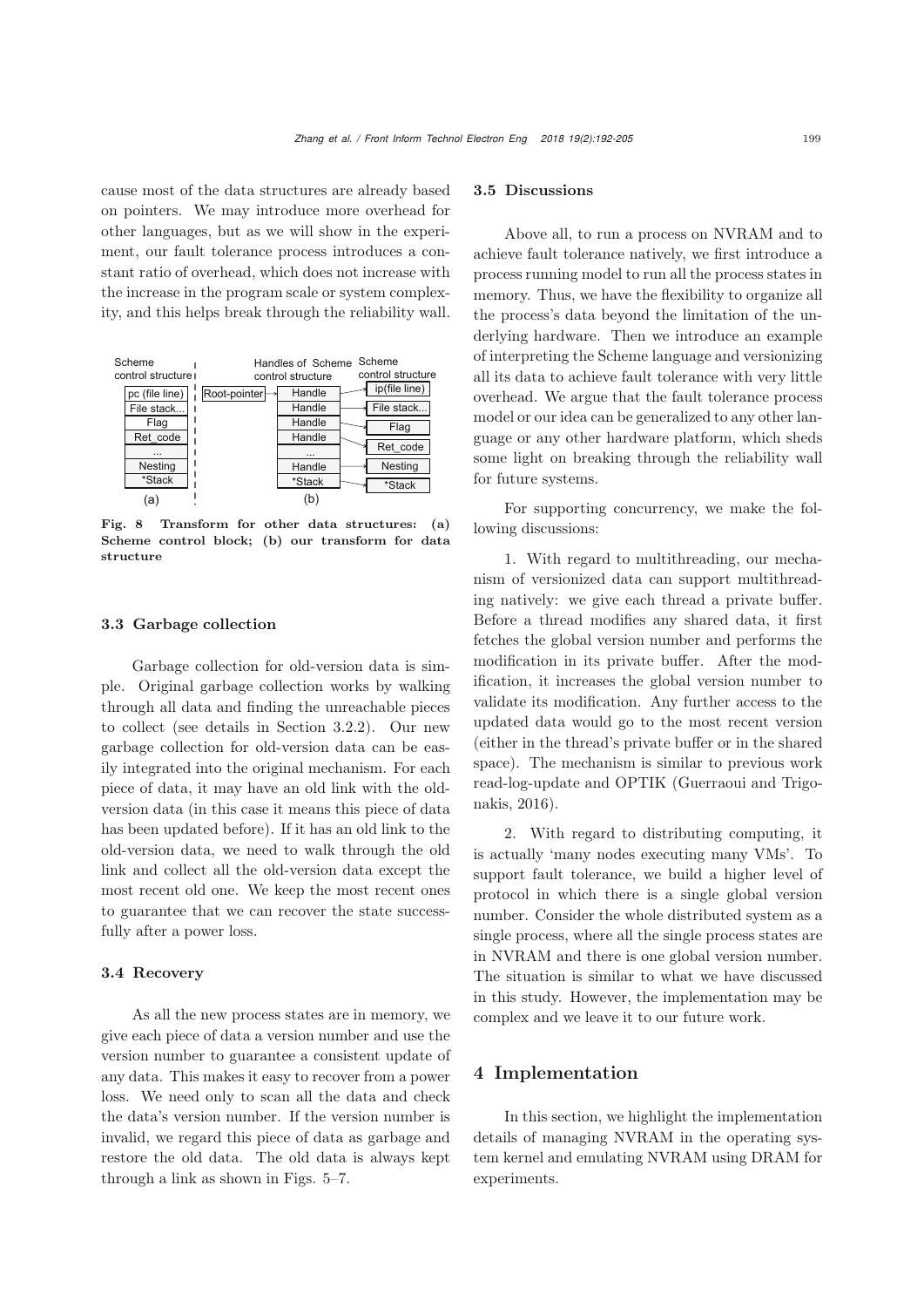#### 4.1 Memory management of NVRAM

The operating system should offer a mechanism for upper applications to access NVRAM directly and thus we can organize non-volatile data freely. As shown in Fig. [9,](#page-8-0) we provide a new system call in the kernel, nvmap, which is similar to the traditional system called 'mmap'. Upper applications can use nvmap to allocate a region of virtual memory (we call this the nv region) and the operating system will map this nv region to the NVRAM physical pages (Fig. [9\)](#page-8-0). Thus, the upper applications can access NVRAM and run on NVRAM directly. We keep all the mapping information and the nv virtual region information in NVRAM as metadata, and this information is all non-volatile. The metadata part in NVRAM is kept in a fixed address, which is similar to some previous file system designs. Thus, after each system crash, we can use this metadata to recover all the nv regions and the related virtual-physical mapping relationship. The same mechanism is applied to previous file system designs where we adopt a journaling mechanism to avoid corruption of the metadata.



<span id="page-8-0"></span>Fig. 9 NVRAM management

## 4.2 Emulating NVRAM

As NVRAM is not commercially available now, we use DRAM to emulate it during the experiments. As shown in Fig. [9,](#page-8-0) we set apart several DRAM pages to emulate NVRAM. At boot-up time of the operating system, when the kernel is probing the physical memory, we set the NVRAM pages to be reserved and then manage them using a free list. Then, every time the upper applications access one virtual page in the nv region and trigger a page fault, we will allocate one NVRAM physical page and construct the mapping. The metadata for this mapping is then updated accordingly. We emulate the non-volatility by dumping all the NVRAM pages to disk before a system shuts down and then copy them back after the system reboot. The read speed of NVRAM is almost the same as that of DRAM, but the write speed is slower. We emulate the latency by adding latency after every update of the non-volatile data (see details in Section 5).

## 5 Experiments

In this study we introduce a new process model based on NVRAM to achieve fault tolerance natively and efficiently. In this section we mainly test and show two aspects: (1) the overhead of OS management of NVRAM compared with previous NVRAM management systems; (2) the runtime overhead of our Scheme language prototype. Delivering support for other languages will be a part of our future work.

#### 5.1 Methodology and benchmarks

1. To test and show the efficiency of our NVRAM management system, we have performed three stress tests and compared our management system to two previous NVRAM management tools: Mnemosyne [\(Volos et al., 2011\)](#page-13-3) and PMFS. Mnemosyne and PMFS both suggest using a file system to help manage NVRAM. Mnemosyne backs each virtual memory region of NVRAM with a file (in a memory mapped way). PMFS builds a file system directly on NVRAM and optimizes the block layer of the file system. We argue that in case of making a process run directly on NVRAM, our NVRAM management is a more lightweight way for managing the virtual regions than file systems, which typically introduce much software overhead. There are three stress tests: (1) region creation—we create different virtual memory regions using nvmap and show the overhead; (2) page fault—we create an NVRAM virtual region and trigger all the page faults in this region to force allocation of physical NVRAM pages and construct all the virtual-physical mappings; (3) normal access—after an NVRAM virtual region is created and the mapping relationship has been constructed, we test the normal access overhead.

2. To test our new fault tolerance process model, we choose some popular Scheme benchmarks (Table [1\)](#page-9-0). In the experiments, we increase the version number after every update operation of any process data. Thus, the process is highly fault tolerant. Any system crash could entail only a very small data loss.

Our experimental platform is an AMD server (2.2 GHz, 12-core CPU) equipped with 16 GB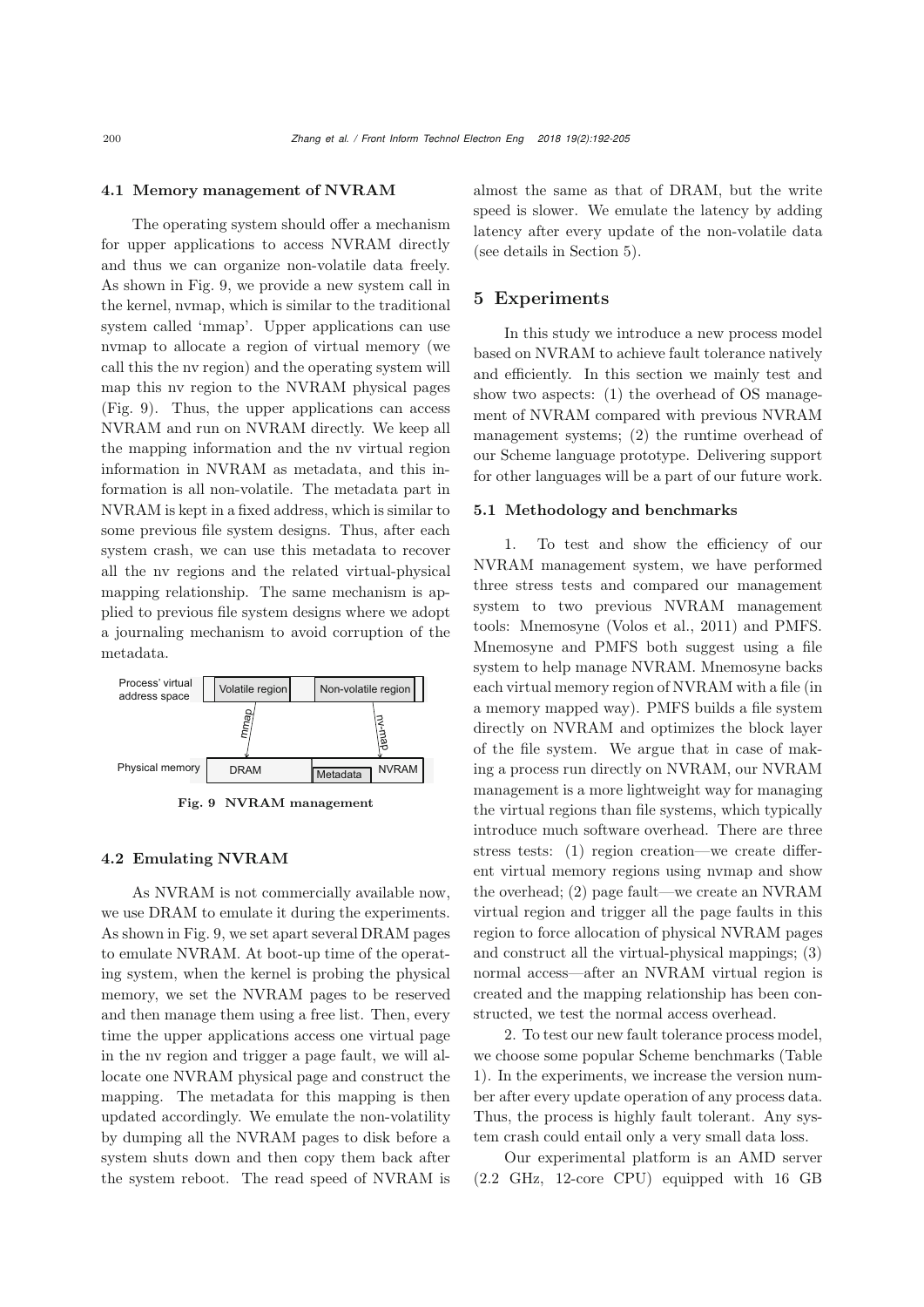| 'l'able 1 Benchmark  |   |                            |
|----------------------|---|----------------------------|
| Benchmark            |   | Recoverable Version number |
| Tak                  | Y | 25 881 732                 |
| Sort                 | Y | 22 736 172                 |
| Nboyer               | Y | 129 483 838                |
| Sbover               | Y | 143 723 421                |
| Conform              | Y | 138 472 617                |
| Graphs               | Y | 142 873 822                |
| Nfa.                 | Y | 23 727 162                 |
| Nucleic <sub>2</sub> | V | 112 392 384                |

<span id="page-9-0"></span>Table 1 Benchmark

DRAM running Linux kernel 3.11. We set apart 8 GB of DRAM to emulate NVRAM and emulate the write latency of NVRAM to be 100 ns [\(Volos et al.](#page-13-3), [2011](#page-13-3)). When we need to update the version number to make the process jump from one consistent state into another, we first flush the corresponding cache line using clflush instructions and then pause the execution for a certain interval to emulate the write latency of NVRAM [\(Volos et al.](#page-13-3), [2011](#page-13-3)).

## 5.2 Results

1. The results of the stress tests are shown in Fig. [10.](#page-9-1) We can see that our NVRAM management system (FP-Heap) performs much better than Mnemosyne and PMFS in Region\_creation and Page fault test. The main overhead of Mnemosyne and PMFS when creating a persistent region is setting up some mapping structures with a backed file. With respect to directly managing NVRAM, we find that our work achieves better performance. Moreover, each page fault will result in complex searching for a proper physical NVRAM page and setting up the mapping relationship. PMFS optimizes the file system for non-volatile memory and performs better than Mnemosyne in Page\_fault\_test, while in our work (FP-Heap), the NVRAM region based on organization of non-volatile memory makes it much easier to obtain a new physical page and map the new physical page. In Access\_test, we can see there is no obvious difference between FP-Heap, PMFS, and Mnemosyne. This shows that the main overhead in supporting direct access is setting up persistent regions and handling page faults, and our management system works well for this.

2. The overhead in running our fault tolerance process model with the Scheme language is shown in Figs. [11](#page-10-0) and [12.](#page-10-1) Fig. [11](#page-10-0) shows the runtime overhead of our versionized process (vprocess in the figure) compared to normal execution (base in the figure). In the experiments we use DRAM to emulate NVRAM and do not emulate the write latency of NVRAM. Thus, the results show the pure software overhead of our versionized process. We can see that our versionized process introduces only 2%– 9% overhead by introducing the versionized mechanism, showing great potential in achieving fault tolerance with little overhead. Note that we update the global version number after each single instruction in the Scheme language to make the process jump from one consistent state to another, showing an intensive case. We also perform a checkpoint during this very short time interval for comparison. The checkpoint introduces more than 300x overhead and thus we do not show the detailed results here.

3. Fig. [12](#page-10-1) shows the execution overhead when emulating the write latency of NVRAM. In emulating the write latency, when we need to update the version number to make the process jump from one consistent state to another, we first flush the corresponding cache line using clflush instructions and then pause the execution for a certain interval to emulate the write latency of NVRAM. In the experiments we set the write latency to be 100 ns. The results show that our mechanism introduces less than



<span id="page-9-1"></span>Fig. 10 Results of the stress tests: (a) region creation; (b) page fault test; (c) access test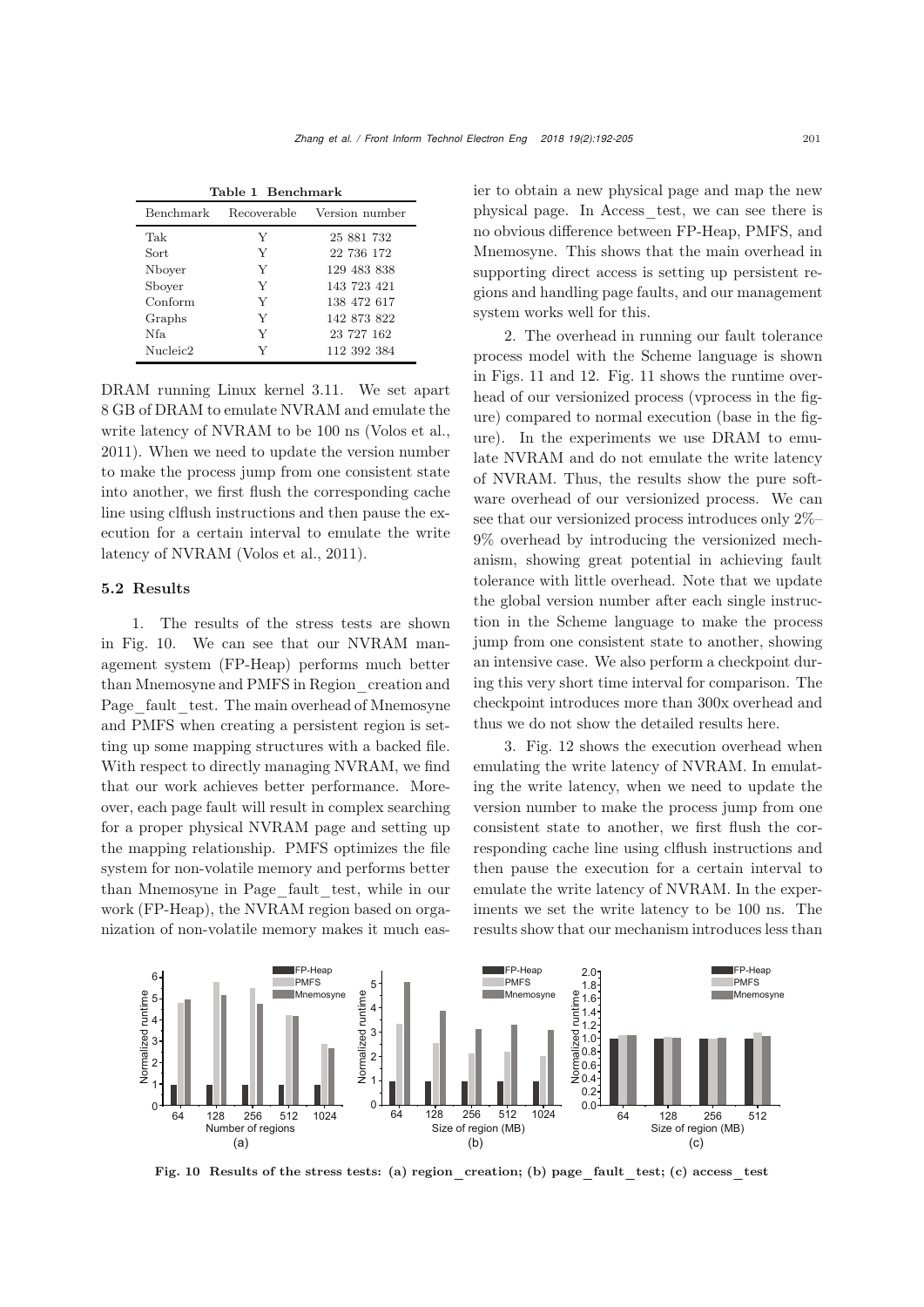20% overhead at this intensive update frequency. Comparing Figs. [11](#page-10-0) and [12,](#page-10-1) we can see that the hardware overhead of NVRAM is the main source of overhead and could be further reduced by other architectural level work [\(Qureshi et al., 2012\)](#page-13-11), and that the software overhead of our work is small and completely acceptable.



<span id="page-10-0"></span>Fig. 11 Runtime overhead without write latency



<span id="page-10-1"></span>Fig. 12 Runtime overhead with write latency of 100 ns

We have done two experiments: one is without writing latency (Fig. [11\)](#page-10-0) and the other is with emulating the latency of NVRAM (Fig. [12\)](#page-10-1). In one experiment where we emulate the latency of NVRAM, every time after increasing the global version number, we first use the clflush instruction to flush the updated data's cache line and then emulate the latency. Thus, Fig. [12](#page-10-1) shows two parts of the overhead: cache and latency. For the impact on cache, we argue that it is not too high because we flush only the updated data, and all other data that is read but not written does not need to be flushed. During execution, we still use the write-back cache protocol.

Above all, we show that our OS management

of NVRAM is efficient and based on that, our versionized fault tolerance process model presents real advantages over traditional fault tolerance mechanisms, and our model can be generalized to other languages, which show the light to break through the reliability wall.

#### 5.3 Comparison with C and discussions

In this study, we use Scheme to demonstrate our idea of fault tolerance process model and argue that our idea can be generalized to all other languages. To better demonstrate that our idea can be used to achieve fault tolerance under some intense scenarios, we design a simple experiment to show the advantages of our system over traditional C processes on making checkpoint to achieve fault tolerance.

We have designed and implemented a simple inmemory database system in both C and Scheme. The in-memory database system is based mainly on a vector of [key, value], where the key and value are both integer for simplicity. The database system supports two operations, get (fetch) and put (insert), which represent two main basic operations: write and read. By adjusting the ratio of get and put operations, we can actually change the write/read ratio in the program. In the C-based database system, we writeprotect all pages to monitor updates to any data and then at checkpoint time we back up the modified data page. We make in-memory copy to simulate the checkpoint progress and avoid involving the overhead of dumping data to secondary storage. In the Scheme-based database system, all modifications to any data are done in a copy-on-write way with the version number, and thus at checkpoint time we need to increase the global version number. To show an intense case, we do checkpoint after every put operation. Thus, in our database system, any put operation is guaranteed to be persistent after it is returned. During the experiments, we randomly do 100 000 operations with different get/put ratios. The results are shown in Fig. [13.](#page-11-0)

The baseline in Fig. [13](#page-11-0) is the C program executed with 0% put operation and 100% get operations, which does not update data or checkpoint. The *x*-axis indicates the ratio of put operations. First, at ratio 0, our Scheme program is 10x slower than the baseline and C program. This overhead comes mainly from interpreting the Scheme language. At this time, neither the baseline nor the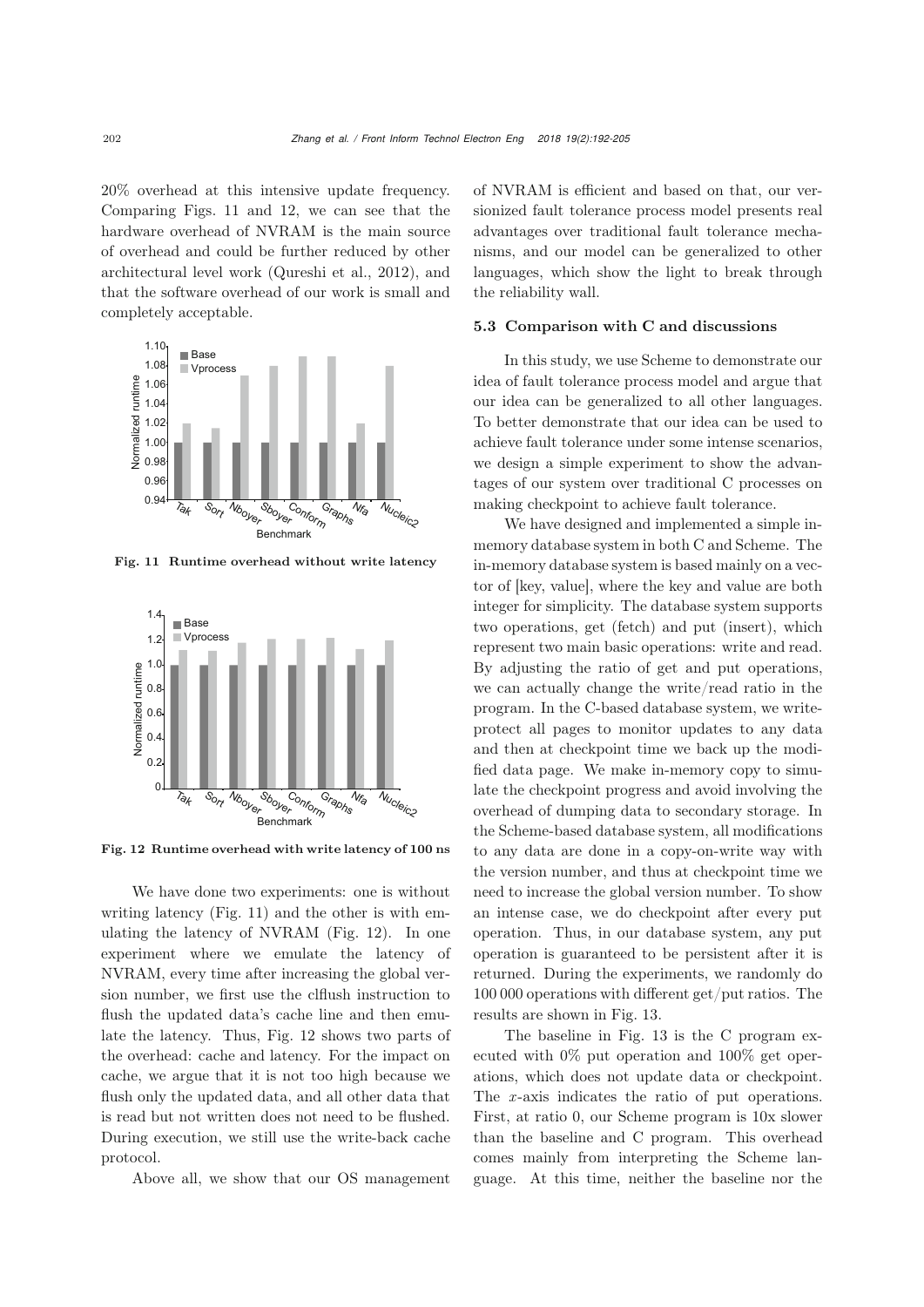C program writes and thus no fault tolerance overhead is introduced. Furthermore, when we increase the put ratio to 5%, we can see a significant increase in overhead (about 10x) in the C process. This comes mainly from the page fault which is used to monitor updates. In comparison, the overhead in our Scheme program increases only a little. If we continue to increase the put ratio to 10%, we can see that our Scheme process begins to show its advantage over the C process in achieving fault tolerance. At this time the C program introduces more than 20x the overhead. We can see a clear trend that with the increase of the update ratio, the C program introduces much more overhead to achieve fault tolerance, while the Scheme process performs well. Here we do the experiments only with a put ratio from 0% to 30%, because the trend is already emerging clearly and most programs have a write ratio less than 30%.



<span id="page-11-0"></span>Fig. 13 Comparison with C (Baseline is the C program executed with 0% put operation and 100% get operations)

Note that we have conducted the experiment under an intense scenario but we argue that this case demonstrates well how our process model would work in the case of big data applications and database systems, or when we need high reliability. Moreover, as we will discuss further, the Scheme language can be optimized with sophisticated optimizations such as just in time compiler (JIT) in Java to close the performance gap with C.

Above all, for other languages, we make the following discussions:

1. As we have shown in the above experiments, we can compare Scheme with traditional C programs and the C programs must outperform Scheme by 10x or more. However, when it comes to achieving finegrained fault tolerance, doing checkpoint for C programs at the same frequency as in our fault tolerance Scheme (e.g., at each update of data or at every instruction) will introduce much more overhead (more than 50x–100x). We have implemented one benchmark (the tak) in C. For the C-version tak, doing full-sized checkpoint introduces more than 200x overhead while doing incremental checkpoint introduces more than 50x . Moreover, the checkpoint for C is very sensitive to the program scale or system complexity, while our fault tolerance Scheme constantly introduces a fixed ratio of overhead. This discussion shows that even compared with C, our fault tolerance model could be adopted in some fields to achieve high reliability.

2. Our fault tolerance process model can be used in other languages with more sophisticated optimizations, such as Java. Java also designs a new process model that is different from C and runs on a Java VM. We can also alter the Java VM to change the data management and instrument every data access instruction to achieve a similar goal. Again, using Scheme is just a way to demonstrate our idea. Adopting our idea to Java or other languages is more complex but we can obtain more benefits, which will be the focus of our future work. Moreover, whether Java or Scheme, the VM-based languages represent a new fast-developing trend called 'management runtime systems', which could greatly facilitate both programming and resource management. Management runtime systems are being considered for adoption in many fields, including high-performance computing and data base. Based on this, our fault tolerance process model works perfectly for fault tolerance.

3. Scheme is not as fast as some traditional languages such as  $C/C++$  because of its data management and mostly its interpreting running model. In other words, the Scheme process model is not directly supported by current hardware architectures, while the  $C/C++$  process model fits the current hardware architecture well. As we have discussed in this study, the current process model does not support fault tolerance well, and thus we need a new process model that is based on an intermediate software layer. We argue that maybe in the future or in some fields where high reliability is called for, certain hardware could be modified to offer support directly. In this study, we simply demonstrate the idea of the fault tolerance process model.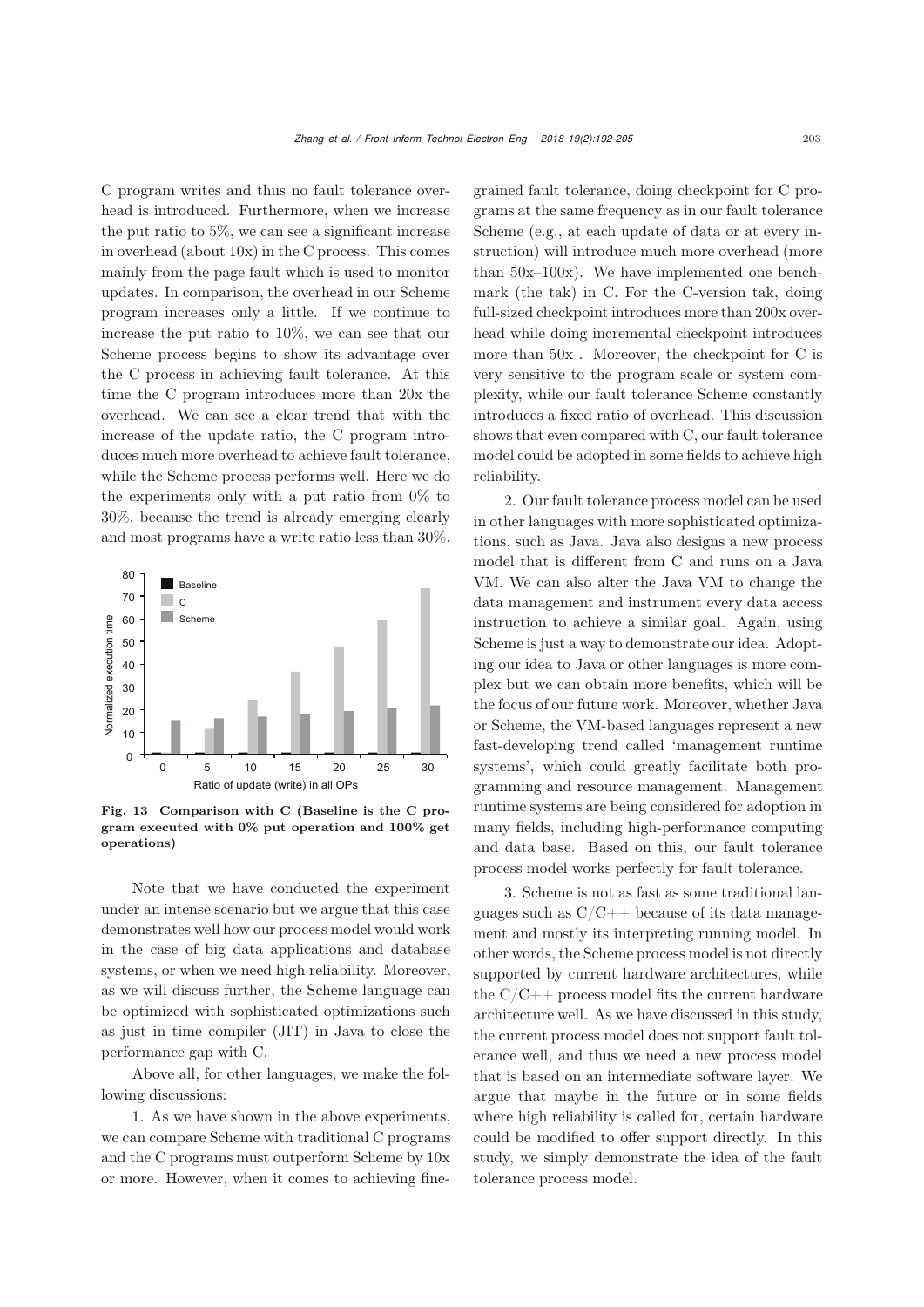## 6 Related work

Using NVRAM to accelerate traditional checkpoin[t](#page-12-6) [has](#page-12-6) [been](#page-12-6) [proposed](#page-12-6) [in](#page-12-6) [many](#page-12-6) [studies](#page-12-6) [\(](#page-12-6)Dong et al., [2011](#page-12-6); [Kannan et al.](#page-12-7), [2013;](#page-12-7) [Zhang et al.](#page-13-12), [2017\)](#page-13-12). They usually regard NVRAM as fast memory and use the memcpy interface to do checkpoint instead of using the file system interfaces. However, checkpoint is a traditional data-based fault tolerant mechanism and none of the previous work has shown considerations at altering the whole process model. Our work introduces a new model that can achieve fault tolerance with lower overhead compared with checkpointing.

NVRAM is a new device that researchers have been studying. Most researchers proposed to use a file s[ystem](#page-13-4) [to](#page-13-4) [mange](#page-13-4) [it](#page-13-4) [\(Dulloor et al.](#page-12-13)[,](#page-13-4) [2014;](#page-12-13) Volos et al., [2014](#page-13-4)) and tried to optimize the block layer in the file system to better use its byte-addressability. Other researchers proposed to regard NVRAM just as D[RAM](#page-12-10) [and](#page-12-10) [supported](#page-12-10) [direct](#page-12-10) [access](#page-12-10) [to](#page-12-10) [it](#page-12-10) [\(](#page-12-10)Coburn et al., [2011;](#page-12-10) [Volos et al., 2011](#page-13-3)).

There have also been many studies trying to tackle the slow write problem of NVRAM at the architectural level, which could be used in our work. Introducing a DRAM buffer in front of NVRAM is a popular way to speed up NVRAM writes [\(Zhou et al.](#page-13-13), [2009](#page-13-13); [Kannan et al.](#page-12-7), [2013\)](#page-12-7). Pre-set [\(Qureshi et al.](#page-13-11), [2012](#page-13-11)) improved the write speed of phase change memory by pre-doing the set operation to the initialized not-currently-using memory and thus hiding the high latency of the set operation.

# 7 Conclusions

We proposed the versionized the process, a new process model for fault tolerance based on NVRAM. Traditional processes run directly on hardware and thus at any given time, some of the process states are in CPU, which is volatile and cannot survive a power loss. We also proposed an intermediate software layer where we can run the new process. Then, we can execute the process all in NVRAM and make the process non-volatile natively. Based on that, we proposed a versionized mechanism to versionize every modification of the process data. Each piece of the process data is given a special version number and the version number increases with the modification of that piece of data. The version number can effectively help us trace the modification of any piece of data and recover it to a consistent state after a system crash. Compared with traditional checkpoint methods, our work can achieve fine-grained fault tolerance at very little cost (less than 20% vs. 300x in very intensive situations).

## References

- <span id="page-12-0"></span>Adiga NR, Almasi G, Bright AA, et al., 2002. An overview of the Bluegene/L supercomputer. Proc ACM/IEEE Conf on Supercomputing, p.60. https://doi.org/10.1109/SC.2002.10017
- <span id="page-12-5"></span>Badam A, 2013. How persistent memory will change software systems. *Computer*, 46(8):45-51. https://doi.org/10.1109/MC.2013.189
- <span id="page-12-9"></span>Bailey K, Ceze L, Gribble SD, et al., 2011. Operating system implications of fast, cheap, non-volatile memory. Proc  $13^{\rm th}$ Usenix Conf on Hot Topics in Operating Systems, p.2.
- <span id="page-12-10"></span>Coburn J, Caulfield AM, Akel A, et al., 2011. NV-Heaps: making persistent objects fast and safe with nextgeneration, non-volatile memories. *ACM SIGARCH Comput Archit News*, 39(1):105-118. https://doi.org/10.1145/1950365.1950380
- <span id="page-12-8"></span>D'Amorim M, Rosu G, 2005. An equational specification for the scheme language. *J Univ Comput*, 11(7):1327-1348. https://doi.org/10.3217/jucs-011-07-1327
- <span id="page-12-6"></span>Dong X, Xie Y, Muralimanohar N, et al., 2011. Hybrid checkpointing using emerging nonvolatile memories for future exascale system. *ACM Trans Archit Code Optim*, 8(2), Article 6. https://doi.org/10.1145/1970386.1970387
- <span id="page-12-13"></span>Dulloor SR, Kumar S, Keshavamurthy A, et al., 2014. System software for persistent memory. Proc $9^{\rm th}$ European Conf on Computer Systems, p.15. https://doi.org/10.1145/2592798.2592814
- <span id="page-12-12"></span>Guerraoui R, Trigonakis V, 2016. Optimistic concurrency with OPTIK. ACM SIGPLAN Symp on Principles and Practice of Parallel Programming, p.197-211. https://doi.org/10.1145/2851141.2851146
- <span id="page-12-7"></span>Kannan S, Gavrilovska A, Schwan K, et al., 2013. Optimizing checkpoints using NVM as virtual memory. IEEE  $27^{\rm th}$ Int Symp on Parallel & Distributed Processing, p.29-40.
- <span id="page-12-3"></span>Larkin J, Fahey M, 2007. Guidelines for efficient parallel I/O on the cray  $XT_3/XT_4$ . Proc Cray User Group.
- <span id="page-12-11"></span>Liang S, Bracha G, 2000. Dynamic class loading in the Java virtual machine. *ACM SIGPLAN Not*, 33(10):36-44. https://doi.org/10.1145/286942.286945
- <span id="page-12-1"></span>Liang Y, Zhang Y, Sivasubramaniam A, et al., 2006. Bluegene/L failure analysis and prediction models. Int Conf on Dependable Systems and Networks, p.425-434. https://doi.org/10.1109/DSN.2006.18
- <span id="page-12-2"></span>Liang Y, Zhang Y, Xiong H, et al., 2007. Failure prediction in IBM Bluegene/L event logs. 7th IEEE Int Conf on Data Mining, p.583-588. https://doi.org/10.1109/ICDM.2007.46
- <span id="page-12-4"></span>Lu X, Wang H, Wang J, et al., 2013. Internet-based virtual computing environment: beyond the data center as a computer. *Fut Gener Comput Syst*, 29(1):309-322. https://doi.org/10.1016/j.future.2011.08.005